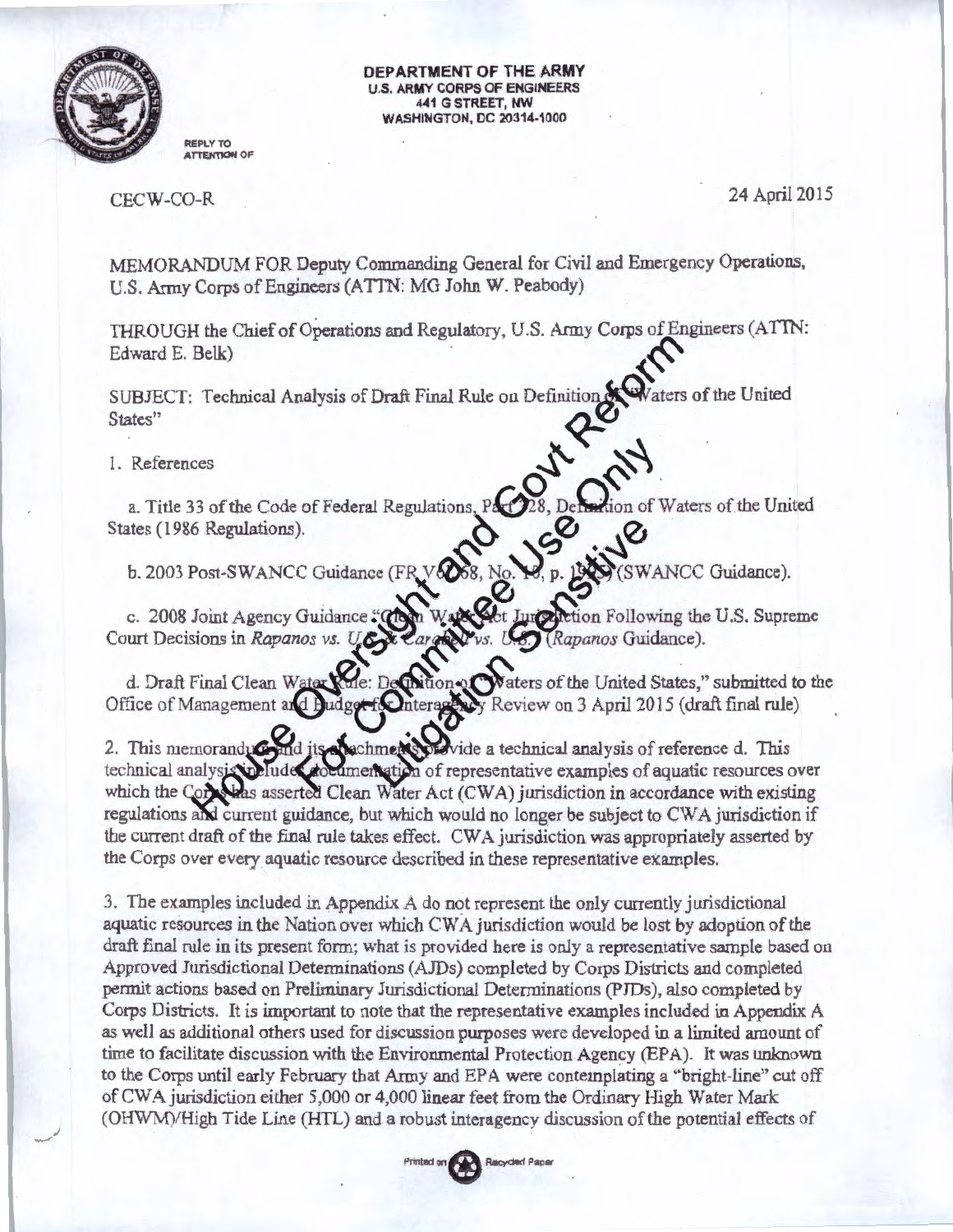## MEMORANDUM FOR DCG-CEO

SUBJECT: Technical Analysis of Draft Final Rule on Definition of WOUS

the "bright-line" on currently jurisdictional water bodies bas continued since that time. Throughout those discussions, the Corps has provided representative examples, including those in Appendix A, to factually illustrate its concern. To provide every example, both AJDs and issued permits with no JD or based on a PJD, where jurisdiction currently exists but would be extinguished if the draft final rule is adopted in its final form would take several months of multiple staff members working full time.

4. The examples were extracted from the Corps' existing database, ORM2, which is based entirely on what landowners request from the Corps. We have not widertaken any specific technical analysis of what aquatic resources may or may not be subject to CW A jurisdiction independent of requests for a jurisdictional determination or a permit decision. Therefore, the data discussed and conclusions reached in this memorandum are based on factor that is, on actual AJDs and permit decisions, and not on assumptions about watershed areas half could contain jurisdictional waters.

5. Based solely on the data entered into ORM2 associated with ANDs, approximately 6.7% of all waters of the U.S. are wetlands that are adjacent to, but not directly abutant relatively permanent waters/non-relatively permanent waters, and 3.4% of all vaters of the U.S. are wetlands adjacent to traditionally navigable waters, both directly abutting and non-abutting. The Corps' data demonstrate that 98% of the adjacent weth nds that Course as equificant nexus evaluation are jurisdictional waters under the *CW Collown Cane 2008 Rapanos* Guidance. Thus, approximately 10% of all waters over which the Corpo has assested CWA jurisdiction Thus, approximately 10% of all waters over which the Corps has assessed CWA jurisdiction<br>under its 1986 regulations and current guidance are not coutting. The parties wetlands. Under those 1986 regulations and current guidance only withinds on be determined to be jurisdictional because they are adjace revealers. Coder the any fill final rule, any type of aquatic jurisdictional because they are adjacent waters. Noter the drink that rule, any type of aquatic<br>resource (e.g., lake, pond, oxbow, postand) can be determined to be jurisdictional because the resource (e.g., lake, pond, oxbow, we dand) can be determined<br>aquatic resource is adjacent to a Junsdictional tributary

6. Neither the *Rapanos* Guidance no the form and to implement that guidance (which is used by the Corps to documents and Ds. Squires. See Seps to indicate the distance that an adjacent wetland is located from the rearest jurisdictional tributary's OHWM or HTL when evaluating whether a significant nexus exists, and in making a jurisdictional determination concerning such waters. Rather, the Guidebook that accompanies the *Rapanos* Guidance indicates that consideration will be given to the distance between a tributary and traditionally navigable water (TNW) such that the effect of the tributary on the TNW is not speculative or insubstantial. The Guidebook further states that, "it is not appropriate to determine significant nexus based solely on any specific threshold of distance (e.g. between a tributary and its adjacent wetland or between a tributary and the 1NW).

7. Thus, from the information collected and tracked within the USACE Regulatory Program database, it is not possible to estimate the specific percentage of the approximately 10% of adjacent water bodies that could be lost to CW A jurisdiction as a result of application of the 4,000 linear foot limitation if the draft final rule is finalized. A portion of the approximately 10% of all water bodies that are currently jurisdiction as adjacent, non-abutting wetlands fall outside of 4,000 linear feet of the OHWM/HTL. To verify the exact portion of the 10% of currently jurisdictional waters that would be lost to Federal jurisdiction as a result of adoption of

2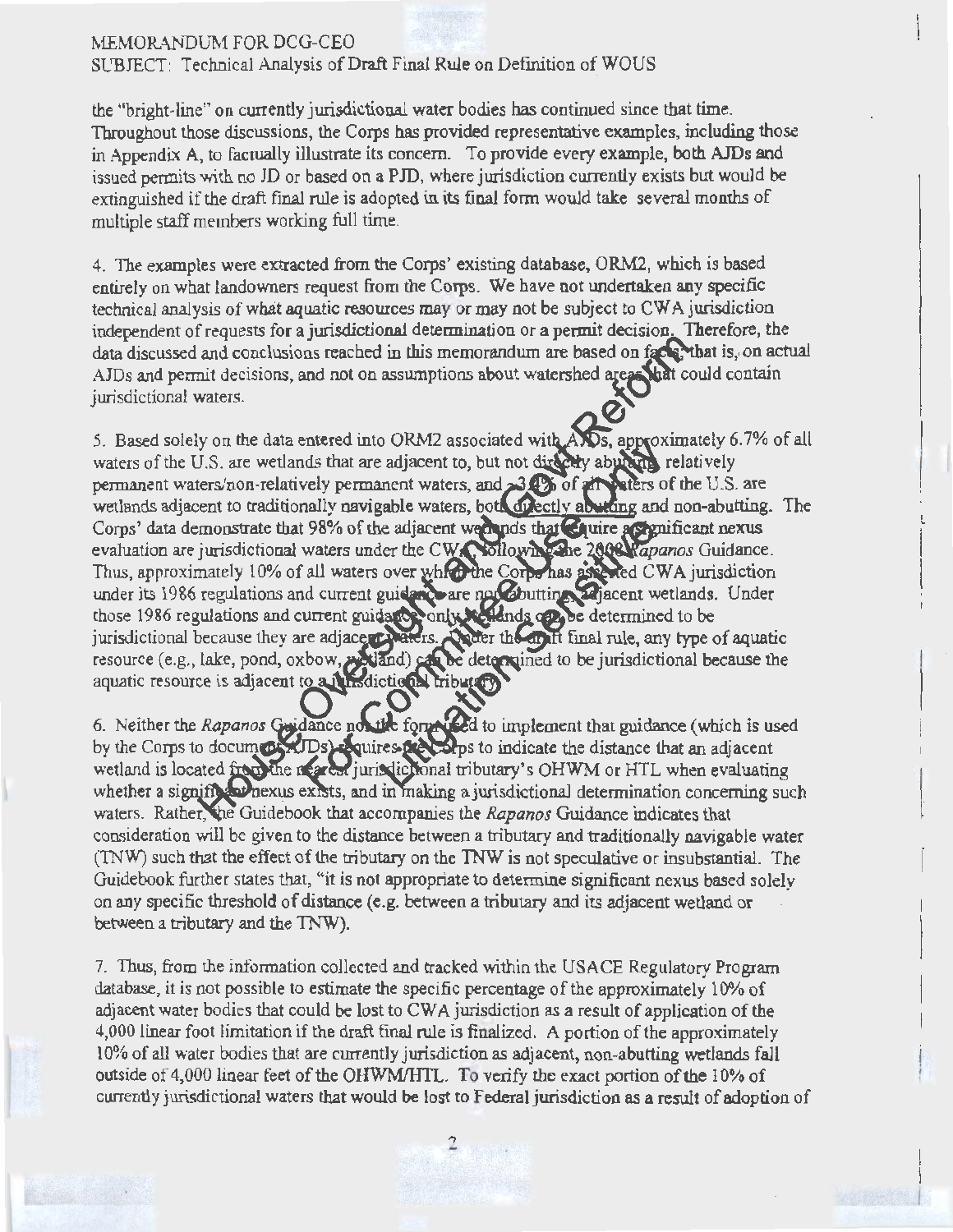# MEMORANDUM FOR DCG-CEO

SUBJECT: Technical Analysis of Draft Final Rule on Definition of WOUS

the draft final rule in its current form, the Corps would need to complete a robust analysis of its data that would vield statistically significant and reliable results. This is precisely the type of research and analysis that would be undertaken in completing an Emironmental Impact Statement (EIS).

8. To remove from CWA jurisdiction what is potentially as much as l 0% of the currently jurisdictional aquatic resources without the benefit of a detailed analysis, such as one that would be performed as part of an EIS, would present the potential for significant adverse effects on the natural and human environment. In its permit evaluations, the Corps is charged with keeping in perspective the functions and values of any given aquatic resource, recognizing that the functions and values of those resources rely heavily on their geographic location in relation to (as well as their hydrologic connection to) other waters, and to balance the need for **Reproposed** use with the need for conservation of the resource. Nowhere in this process is it considered that important aquatic resources that are traditionally and legitimately part of the t**Routary** system to navigable aquatic resources that are traditionally and legitimately part of the t**Noulary system to navi**<br>waters, contributing water to traditionally navigable waters of the **CO**S., are not within the jurisdiction of the CWA.

9. Additionally, by excluding as much as 10% of current furisdictional waters from CWA jurisdiction, the draft final rule is crafted in a manner that will be challenging for the regulated public to understand and for the Corps to implement. These coplements it on challenges are public to understand and for the Corps to implement. These **applementation** challenges are pursonetion, the draft final rule is crared in a manner that will be challengin<br>public to understand and for the Corps to implement. These Oplemention<br>outlined in Appendix B to this memorandum.

10. I have read the legal analysis of the deep final recoprepancibly the Office of the Chief Counsel and I agree with the conclusion of that Counsel and he evidence of the k **Counsel Counsel and the conclusion the evidence of the loss of** CWA jurisdiction over currently jurisdictional squatic Contraces, as illustrated by the representative examples provided in Appendix A, and significant implementation con  $x_1$  Appentix A, and significant implementation concerns summarized in Appendix B. LA mmer whe following essential revisions to the draft final rule:

a. Allow case-specific significant next exterminations for hydrologically isolated water<br>bodies such as prairies anoles temal proxy, Darolina and Delmarva bays, Texas coastal prair bodies such as prairies tholes from post . Darolina and Delmarva bays, Texas coastal prairie<br>wetlands, and pocesins, including determinations of whether such water bodies are "similarly is, in quoting determinations of whether such water bodies are "similarly situated". In order words, eliminate section (a)(7) and include those water body categories within section  $(a)(8)$ .

b. Include within section (a) $(8)$  (as waters regarding which a case-specific significant nexus evaluation can be completed to determine CWA jurisdiction) two additional criteria: i.e., waters located within the 100-year floodplain (regardless of distance) and those water bodies that contribute a flow of water to an  $(a)(1)-(a)(5)$  water.

c. Reduce the linear foot distance in the definition of neighboring under parts  $(B)$  and  $(C)$ from  $1,500$  feet to  $300$  feet.

d. Make additional edits to the draft final rule to enhance clarity and simplicity as indicated in the attached revised draft final rule previously submitted to EPA staff for their consideration.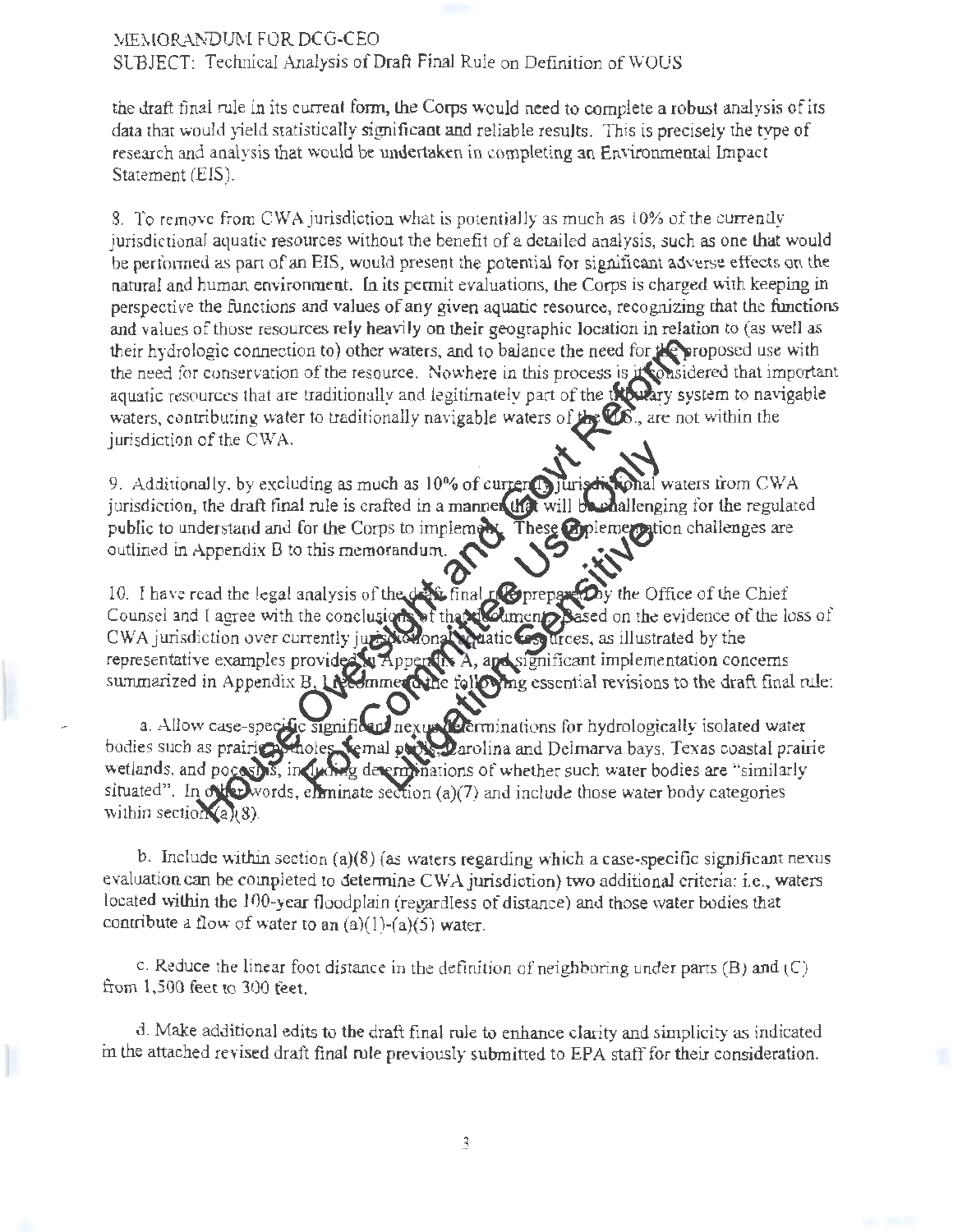MEMORANDUM FOR DCG-CEO SUBJECT: Technical Analysis of Draft Final Rule on Definition of WOUS

11. If the changes recommended above are not adopted, then the draft final rule cannot be promulgated as a final rule without an EIS to evaluate the potential significant adverse effects on the natural and human environment that the final rule as currently written may cause.

12. The point of contact for this memorandum is Ms. Jennifer Moyer at 202-761-4598.

HENNIFER A. MOYER

Chief, Regulatory Program

cc: Revised Draft Final Rule

þ.

Þ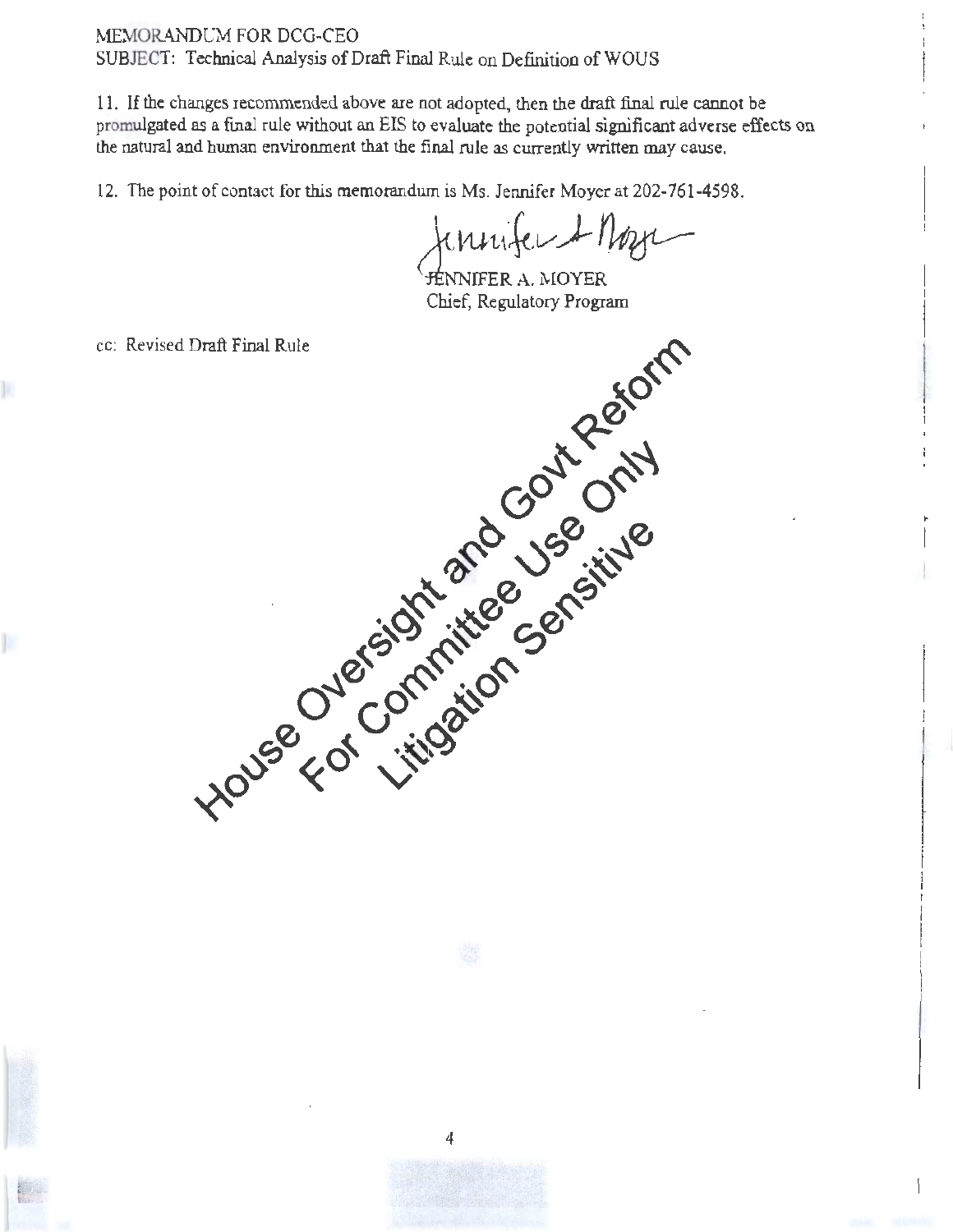#### PART 328 - DEFINITION OF WATERS OF THE UNITED STATES

 $\mathbf{1}$ . The authority citation for part 328 continues to read as follows:

#### AUTHORITY: The Clean Water Act, 33 U.S.C. 1251 et seq.

- Section 328.3 is amended by removing the introductory text and revising subsections  $2.$
- $(a)$ .  $(b)$  and  $(c)$  to read as follows:

328.3 Definitions

- regulations, subject to the exclusions in paragraph (b) of this section, the term "waters"<br>the United States" means:<br>(1) All waters which are currently used (a) For purposes of the Clean Water Act, 33 U.S.C. 1251 et seq. and its impl
	-
	-
- -
	-
	-
- (1) All waters which are currently used, were nsed in the past Command States which are currently used, were nsed in the past Command States explore to use in interstate or foreign commerce, including all we can have been

**Valley (after** (5) All tributaries, his section, of waters identitied in paragraphs NA  $ln$ rough  $(3)$ of this section:

(6) All waters adjacent to a water identified in paragraphs  $(a)(1)$  through  $(5)$  of this section, including wetlands, ponds, lakes, oxbows, impoundments, and similar waters; (7) All waters in paragraphs (A) through (E) of this paragraph where they are determined, on a case-specific basis, to have a significant nexus to a water identified in paragraphs  $(a)(1)$  through (3) of this section. The waters identified in each paragraph (A) through (E)

к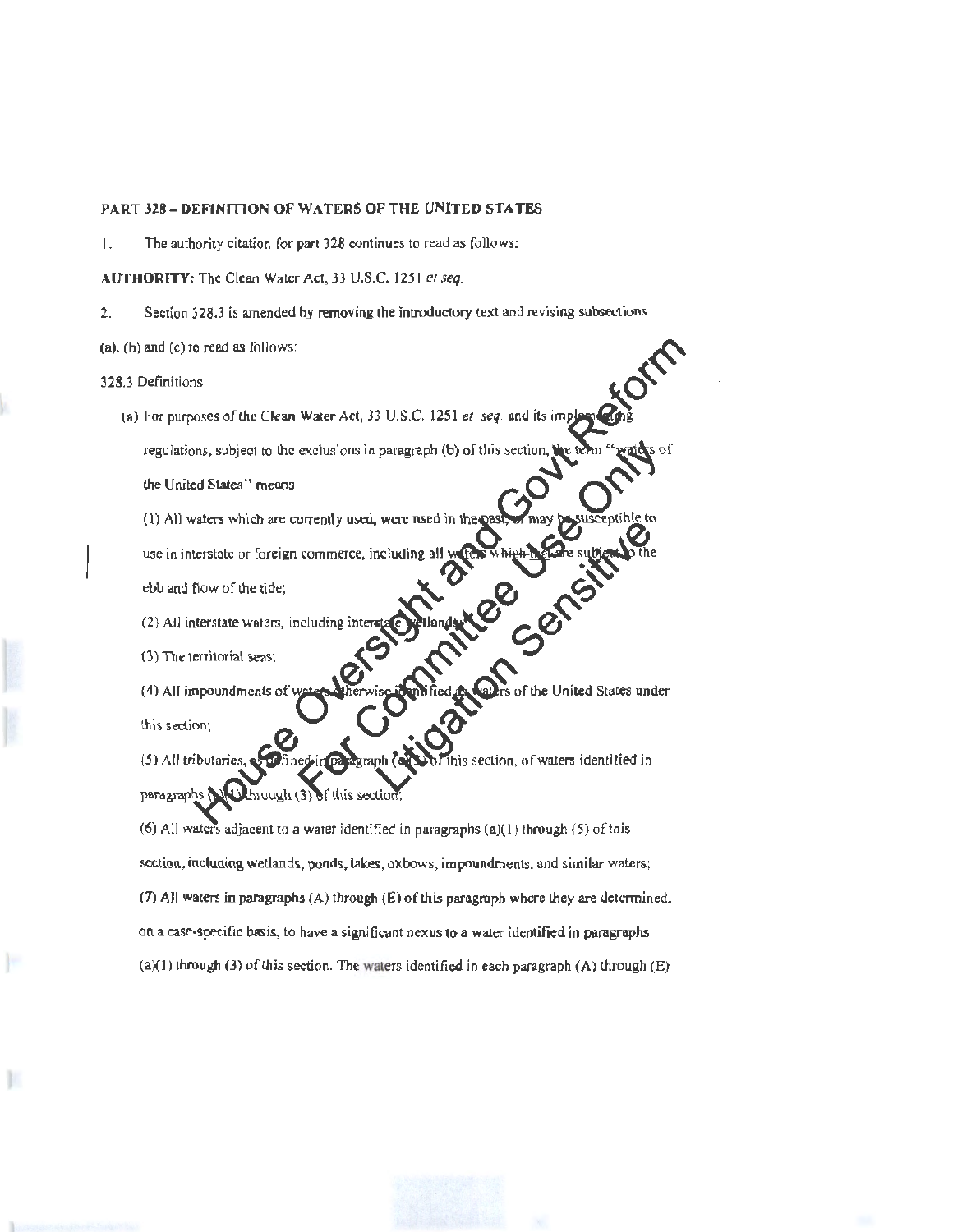of this paragraph are similarly situated and shall be combined, for purposes of a significant nexus analysis, in the watershed that drains to the nearest water identified in paragraphs (a)(1) through (3) of this section. Waters identified in this paragraph shall not be combined with waters identified in paragraph (a)(6) of this section when performing a signitional nexus analysis. Waters identified in this paragraph shall be combined only with waters that serve similar functions when performing a significant nexus are Some waters identified in this paragraph are also adjacent (and thus juris in the 1) under paragraph (a)(6). Non-adjacent waters shall not be determined to have nexus" with navigable or interstate waters merely because they are begre adjacent waters having similar functions. Nevertheless, **Nell waters** wich simila functions (both adjacent and non-adjacent) within ame point d **Th** navigable inte then all the aggregate would have a significant nexus of those waters with similar functio cent wa under paragraph (a)(6). If waters identified in this paragrap hexus analysis is required. they are an adjacent water (A) Prairie potholes. Prairie p lex of glacially formed wetlands, that lack permanent natural outlets located in the usually ogen uppe west (B) Carolina bays and Delmarva bays. Carolina bays and Delmarva bays are

ponded, depressional wetlands that occur along the Atlantic coastal plain. (C) Pocosins. Pocosins are evergreen shrub and tree dominated wetlands found predominantly along the Central Atlantic coastal plain.

ment (DRC1): The Corps market with EPA that a wanar onder section (a)(7) or (a)(8) cannot be found to be surfadictional nearely by aggregating that waterbody with edjacent waters and assiming that the adjacent waters somehow confer or transmit CWA jurisdiction to or over the isolated waters; that ould be en insparapriate form of "boolstrapping" diction. The proposed insert would forbid that bootstrapping, but would still allow all waterbodies with smiler furnitions within an SPOE watershed to be aggregated and evaluated together during a denticant nexus determination. This fix is necessary to avoid the effect of the current language, which would forbid the aggregation of waterbodies that have similar functions and aidst side by side in a SPOE watershed, merely because sit waterbodies happen to lie on one side or of a line that demarcates adjacency.

к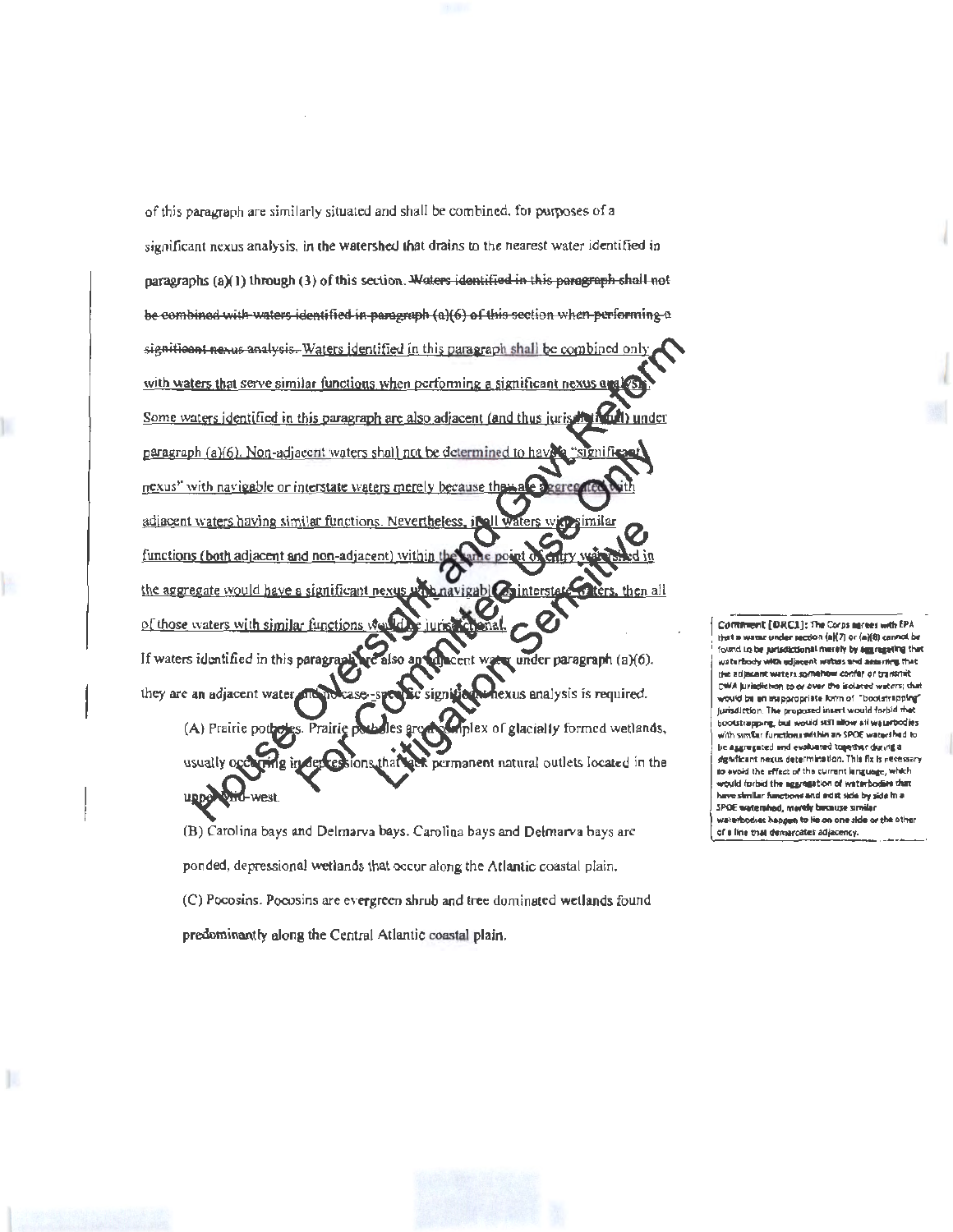(D) Western vernal pools. Western vernal pools are seasonal wetlands located in parts of California and associated with topographic depression, soils with poor drainage, mild, wet winters and hot, dry summers.

(E) Texas coastal prairie wetlands. Texas coastal prairie wetlands are freshwater wetlands that occur as a mosaic of depressions, ridges, intermound flats, and mima mound wetlands located along the Texas Gulf Coast.

(8) All of the following waters, if they are determined on a case-specific significant nexus to a water identified in paragraphs  $(a)(1)$  through  $(3)(0)$  this sea All waters located within 4000 feet of the high tide line or ordinary high within the 100-year floodplain, whichever is greater, of a water identife in para that Oneribut (a)(1) through (5) of this section; and (2) waters directly or through another water body) intifier Coparage hrough  $(5)$  of this section. ugh (3) of this section. The significant nexus to a water ident entire water is a water of ated within 4000 feet of the high tide line or ordinary high water the 100-year floodplain, or if that water contributes. ed in paragraphs (a)(1) through (5) of identified in this paragraph shall be combined only with waters that this section. serve similar functions when performing a significant nexus analysis. Some waters identified in this paragraph are also adjacent (and thus jurisdictional) under paragraph (a)(6). Non-adjacent waters shall not be determined to have a "significant nexus" with navigable or interstate waters merely because they are aggregated with adjacent waters having similar functions. Nevertheless, if all waters with similar functions (both adjacent

Comment [DRC2]: Previous lange "feared in heastern Oregon to northern Baja California een replaced with "in parts of California." are vernal pools in southeastern Oregon being amitted?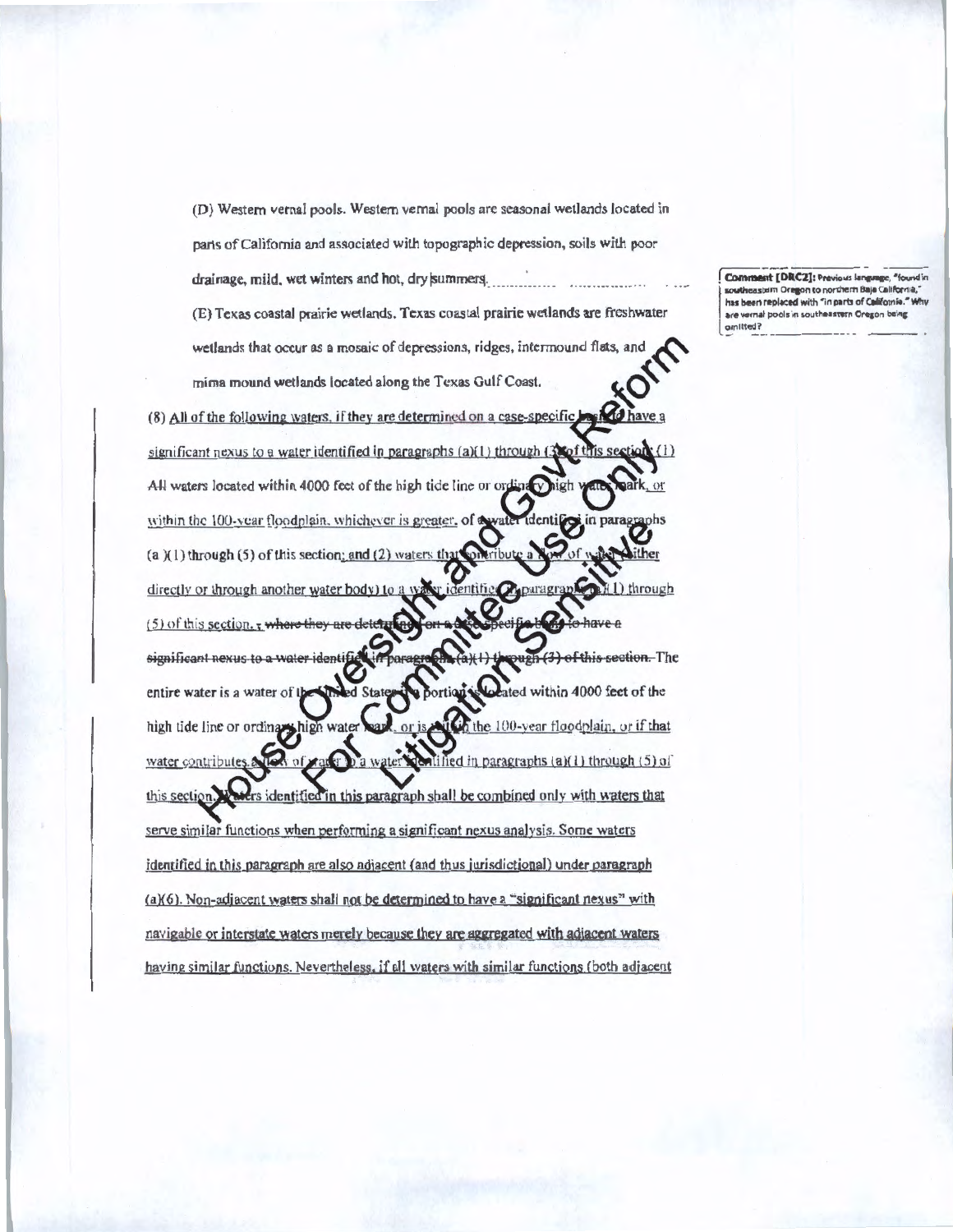

Comment [DRC3]: Same comment as above no "bootstrapping" under section (a)(7).

Comment [JAM4]: The fanguage ensures that ditches that are constructed within or to drain jurisd-cookel waters, once constructed, are themselves waters of the U.S. That would have the effect of making the waterbody being drained a jurisdictional "adjacent" weter, thereby providing me degree of CWA control over drainage of vetlands.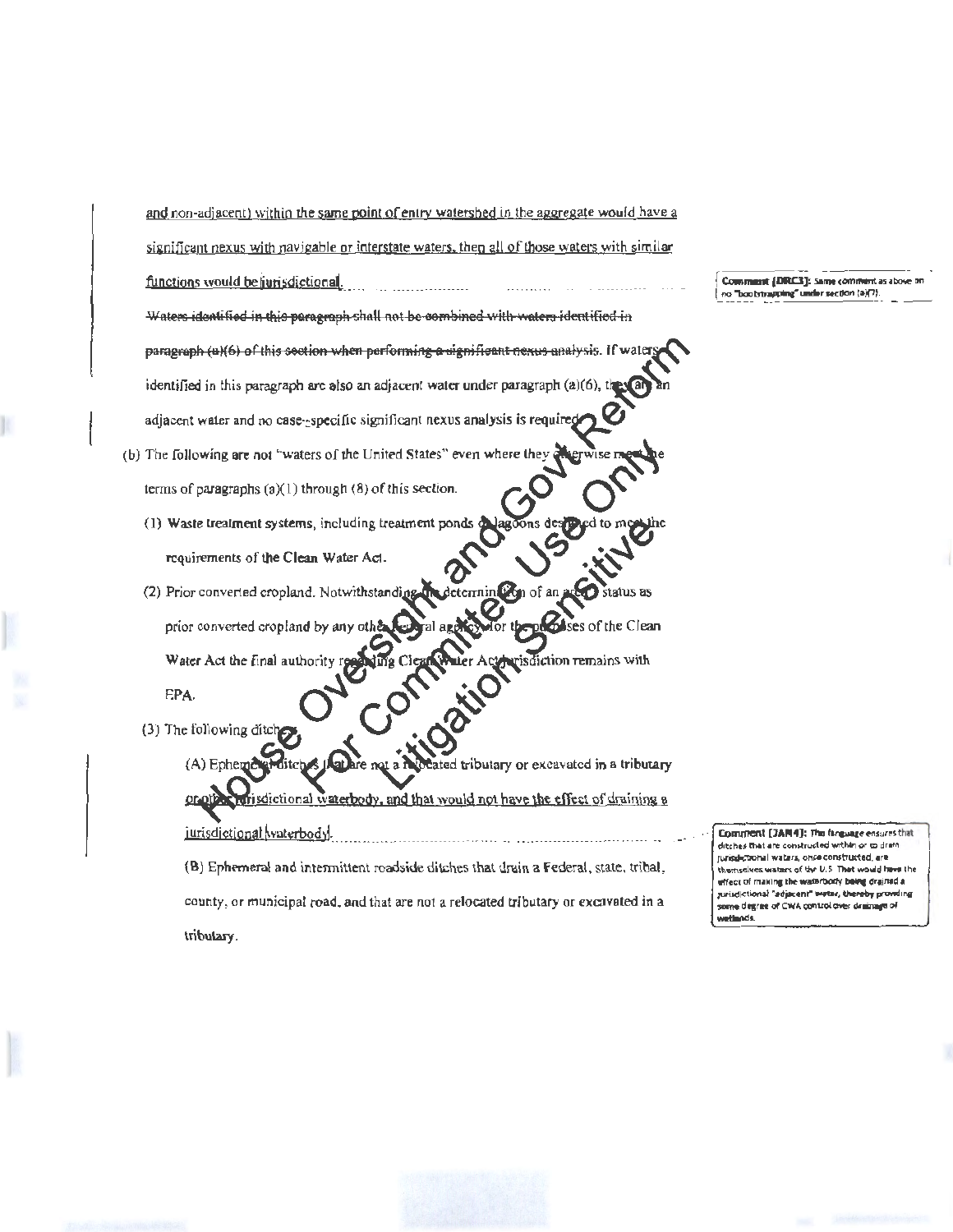

(C) Ditches that do not flow, either directly or through another water. into a water

identified in paragraphs  $(a)(1)$  through  $(3)$  of this section.

- (4) The following features:
	- (A) Artificially irrigated areas that would revert to dry land should application of water to that area cease;
	- (B) Artificial lakes and ponds created in dry land and used primarily for  $\circledast$
	- as stock watering, irrigation, settling basins, rice growing, or coo,
	- (C) Artificial reflecting pools or swimming pools created in  $d_0$
	- (D) Small omamental waters created in dry land;
	- (E) Water-filled depressions created in dry land in identity to  $\omega$
	- construction activity, including pits excavate of obtaining in, sand is called that fill with water;<br>example of the contract of the contract of the contract of the contract of the contract of the contract of the contract of the contract of the contract of the contract of the contract of the contract
	-
	- (F) Erosional features, including a like, rills, who other photoletal features that do not meet the definition of thutary, not well and reales, and lawfully constructed grasse constructed grassed on a ways: and a way of the constructed grassed on a way of the constructed grassed on a way of the construction of the construction of the construction of the construction of the construction of the co
	-
- (5) Groundwater, heritding groundwater drained through subsurface drainage systems.
- (6) Storm were control features constructed to convey, treat, or store stormwater that are created in dry land.
- (7) Wastewatcr recycling structures created in dry land: detention and retention basins built for wastewater recycling, groundwater recharge basins, and percolation ponds built for wastewater recycling, and water distributary structures built for wastewater recycling.

JI.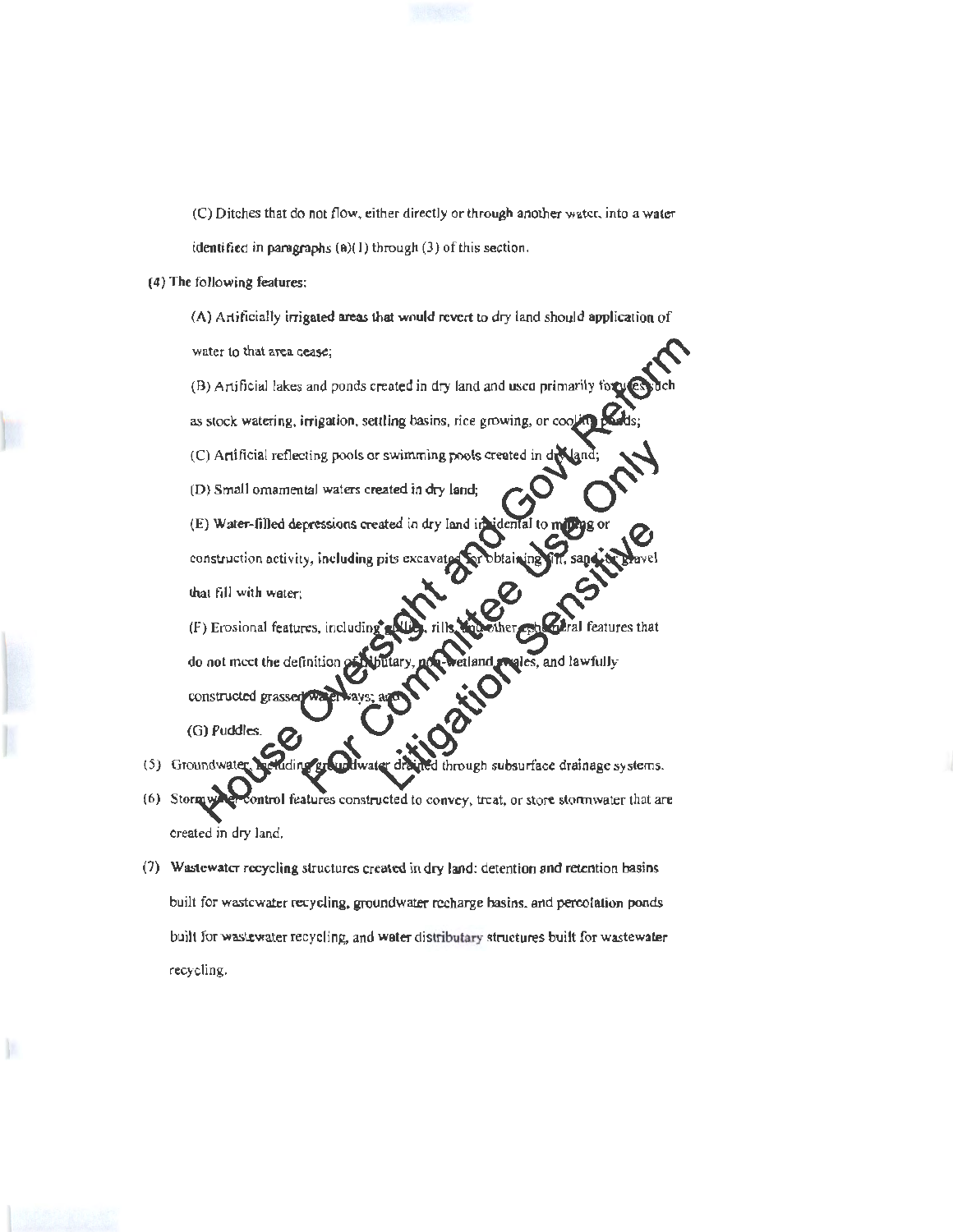(c) Definitions—In this section, the following definitions apply:



the ordinary high water mark of such water. The entire water is neighboring if a portion is located within 1500300 feet of the ordinary high water mark and within the 100 year floodplain;

Comment [DRCS]: This language would correct a problem presented by the comparable sentence. found in the draft final rule submitted to OMB. The m is that often it is 'mpossible to identify an proble .<br>OHVM for a river, stream, lake, pond, or rimlla raterbody that has adjacent wedands; any CHWM is obscured by the wedands. The current word could require the Corps or EPA to identify an OHWM where none can be fo cent wetland.

Comment [1AM6]: including this ienguage conflates geographic jurisdiction with activity-based exemptions. There is no screptific besit to support. the notion that welcos subject to specific activities. are any more or less "adjacent" than other adjacent waters.

Comment [DRC7]: Per the Corps' prior comments, this language would capture all waterbodies that are reporated vertically, which is inappropriate (e.g., wetlands and open waters on bluffall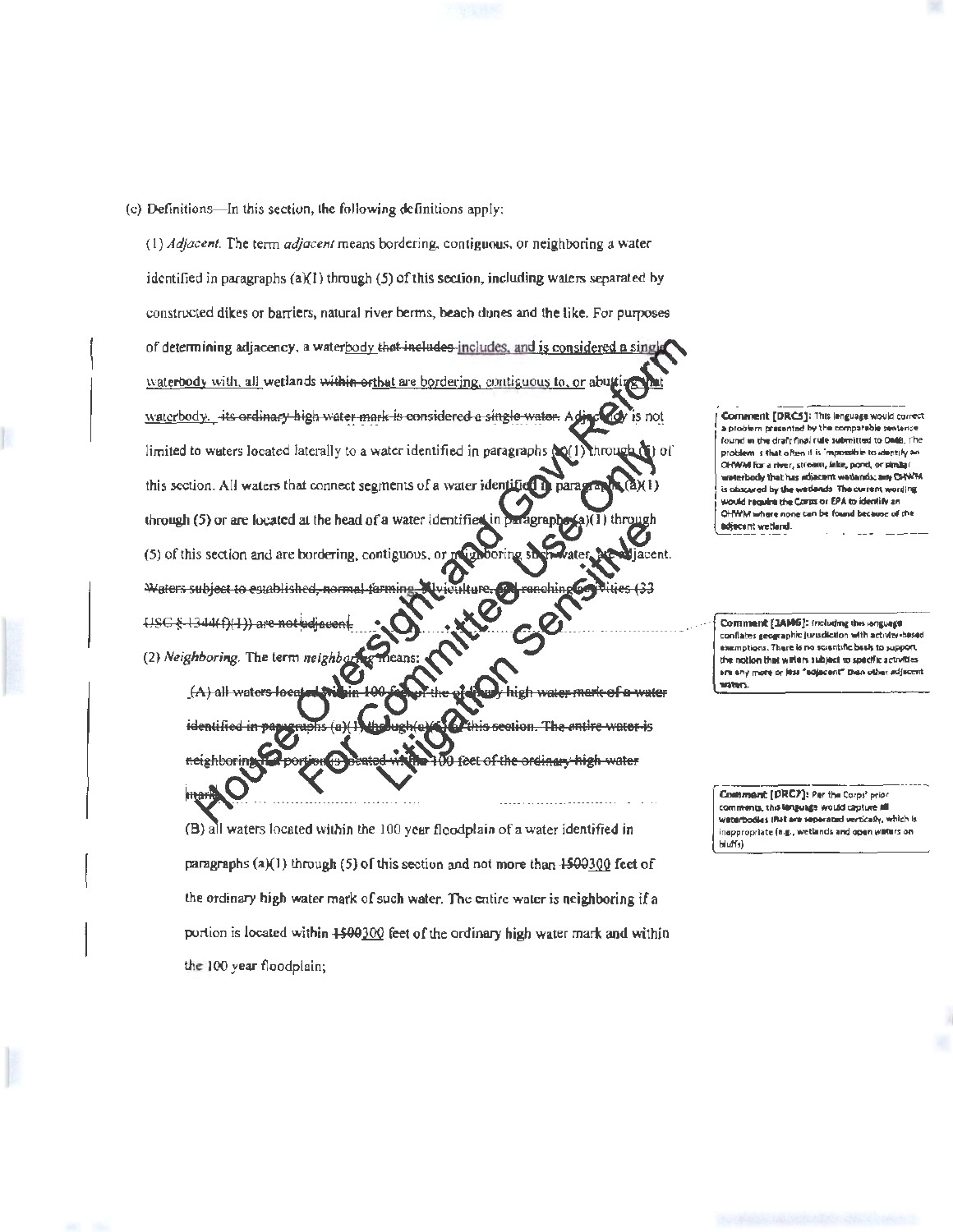$(C)$  all waters located within  $1500300$  feet of the high tide line of a water identified in paragraphs (a)(1) or (a)(3) of this section, and all waters within 4500300 feet of the ordinary high water mark of the Great Lakes. The entire water is neighboring if a portion is located with 1500 feet of the high tide line.

(3) Tributary and tributaries. The terms tributary and tributaries each mean a water t contributes flow, either directly or through another water (including an impound) ei identified in paragraph  $(a)(4)$  of this section), to a water identified in paragraph through (3) of this section, and that is characterized by the presence of the physic indicators of a bed and banks and an ordinary high water mark. These phy calors **ACE** demonstrate there is volume, frequency and duration of the sufficient of create a and banks and an ordinary high water mark, and thus **A** qualify as butary can be a natural, man-altered, or man-made wa exand inclu os waters k rivers. stetion. A water that streams, canals, and ditches not exclude pare otherwise qualifies as a tributary r fhis de lose its status as a tributary if, for any length breaks (such as bridges, culverts, pipes, or damager one or mo (such as wetlands along the run Aatural *d* of a stream, debris Nies, bounded Ids Steam that flows underground) so long as a  $or a$ bed and bank m an ordinary high water mark can be identified upstream of the break. A water that otherwise qualifies as a tributary under this definition does not lose its status as a tributary if it contributes flow through a water of the United States that does not meet the definition of tributary or through a water excluded under paragraph (b) of this section, directly or through another water, to a water identified in paragraphs  $(a)(1)$  through  $(3)$  of this section.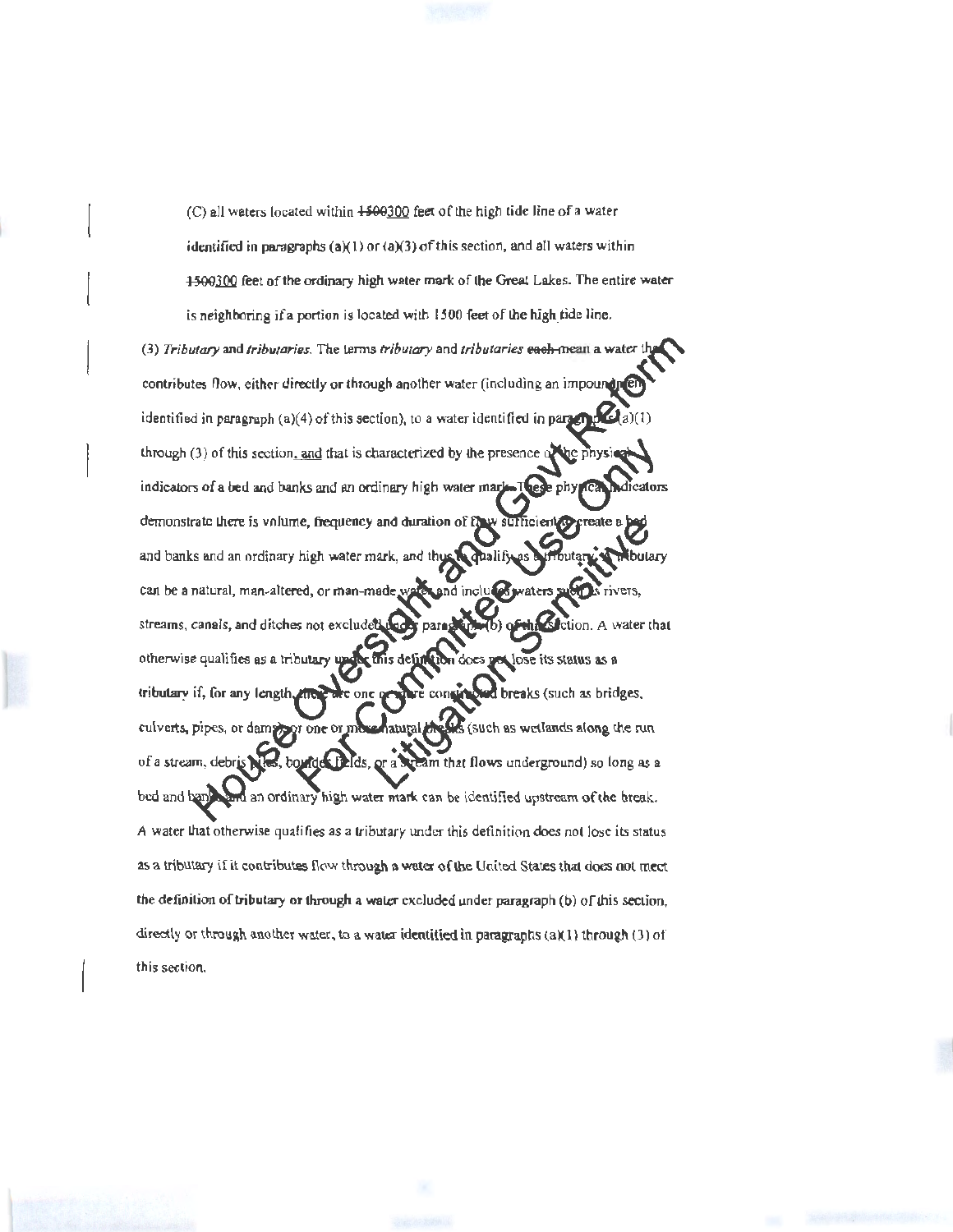(4) Ditch: The term ditch means a man-made channel whose physical characteristics are often straightened to efficiently convey water from a source to an outlet. Ditches are generally constructed for the purpose of drainage, irrigation, water supply, water

management and/or distribution. A ditch may carry flows that are perennial, intermittent,

or ephemeral. (45) Wetlands. The term wetlands means those areas that are inundated or satur surface or groundwater at a frequency and duration sufficient to support. normal circumstances do support, a prevalence of vegetation typically dapted f saturated soil conditions. Wetlands generally include swamps .nG areas.

(56) Significant Nexus. The term significant nexus n wetlands, either alone or in combination with other similarly muated was in **Bo** ity of a water region, significantly affects the chemical "in the region" means identified in paragraphs  $(a)(1)$  through term  $\frac{1}{2}$  and  $\frac{1}{2}$  (a)(1) through (3) the watershed that drains to De more than speculative or of this section. For an effect to be sig e e similado insubstantial. Water they function alike and are sufficiently close to [xva] rforming similar functions to ?1 function together in affecting downstream waters. For purposes of determining whether or not a water has a significant nexus, the water's effect on downstream (a)(1) through (3) waters shall be assessed by evaluating the aquatic functions identified in paragraphs (A) through (4J) of this paragraph. A water has a significant nexus when any single function or combination of functions performed by the water, alone or together with similarly situated waters in the

ent [JAMB]: The addition har be Codiscussed previously and language provide previously. Many types of ditches are excluded and dertain dischas are referred to in the definition of tributary, however, ditches are not defined. A common understanding is necessary for dienty.

Comment [JAM9]: This sentence, In particular, and in combination with the definition overall, does not work effectively for both perugraphs (a)(7) and (a)(8). Additionally, the sentence contains a partially ncomplete thought. Weters are smilerly situated when they function alike and are sufficiently close in each other? Downstream waters? Each other so It can be ascertained they are functioning as a se landscape unit? The bracketed language is offere to complete the thought.

This must be riarified and it my suggest clarification is necessary in (a)(2), on make it clear in crose to each other? Functioning as a landscape  $-27$ 

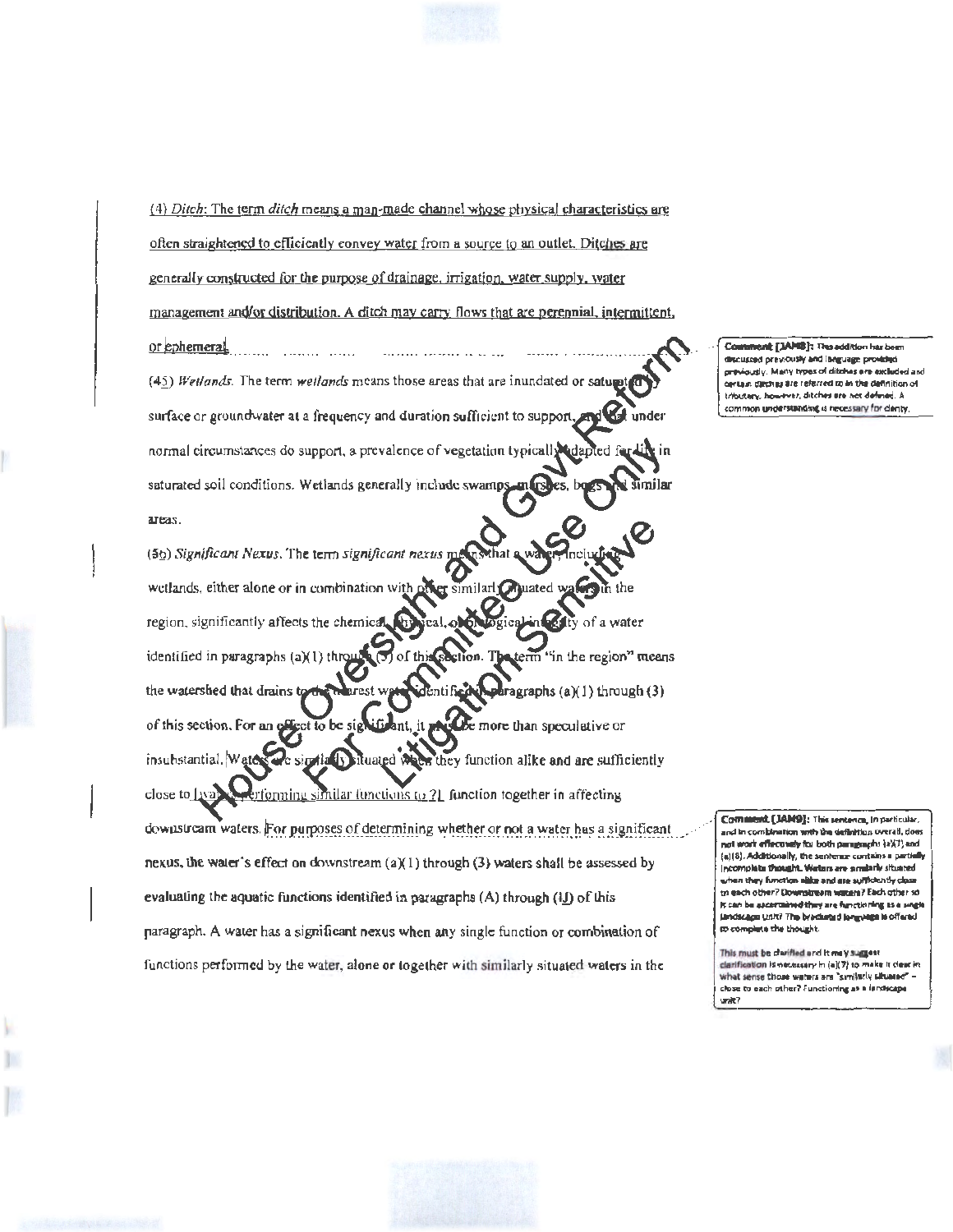region, contributes significantly to the chemical, physical, or biological integrity of the nearest water identified in paragraphs  $(a)(1)$  through  $(3)$  of this section. Functions relevant to the significant nexus evaluation are include, but are not limited to, the

### following:

 $\left(\bigoplus$ 

- sediment and pollutant trapping, transformation, filtering, and transport  $(A)$
- nutrient recycling, trapping, transformation. filtering, and transper  $(B)$
- 
- ( $\Theta$ C) retention und/or attenuation of flood waters.
- $(ED)$
- $(EE)$
- $(GF)$
- resources:

 $+1$ 

- $(1G)$
- export. trapping. and transformation of flow.
	-
- aggatic and wetland plant communities;  $(1)$ groundwater discharge and recharge;

(J) carbon sequestration.

(67) Ordinary High Water Mark. The term ordinary high water mark means that line on the shore established by the fluctuations of water and indicated by physical characteristics such as a clear, natural line impressed on the bank, shelving, changes in the character of

ant ['JAM10]: These changes were Com discussed and provided previously. Edits capium functions provided by Corps districts that are currently being used to demonstrate significant nexus in support of affirmative jurisdictional determinations.